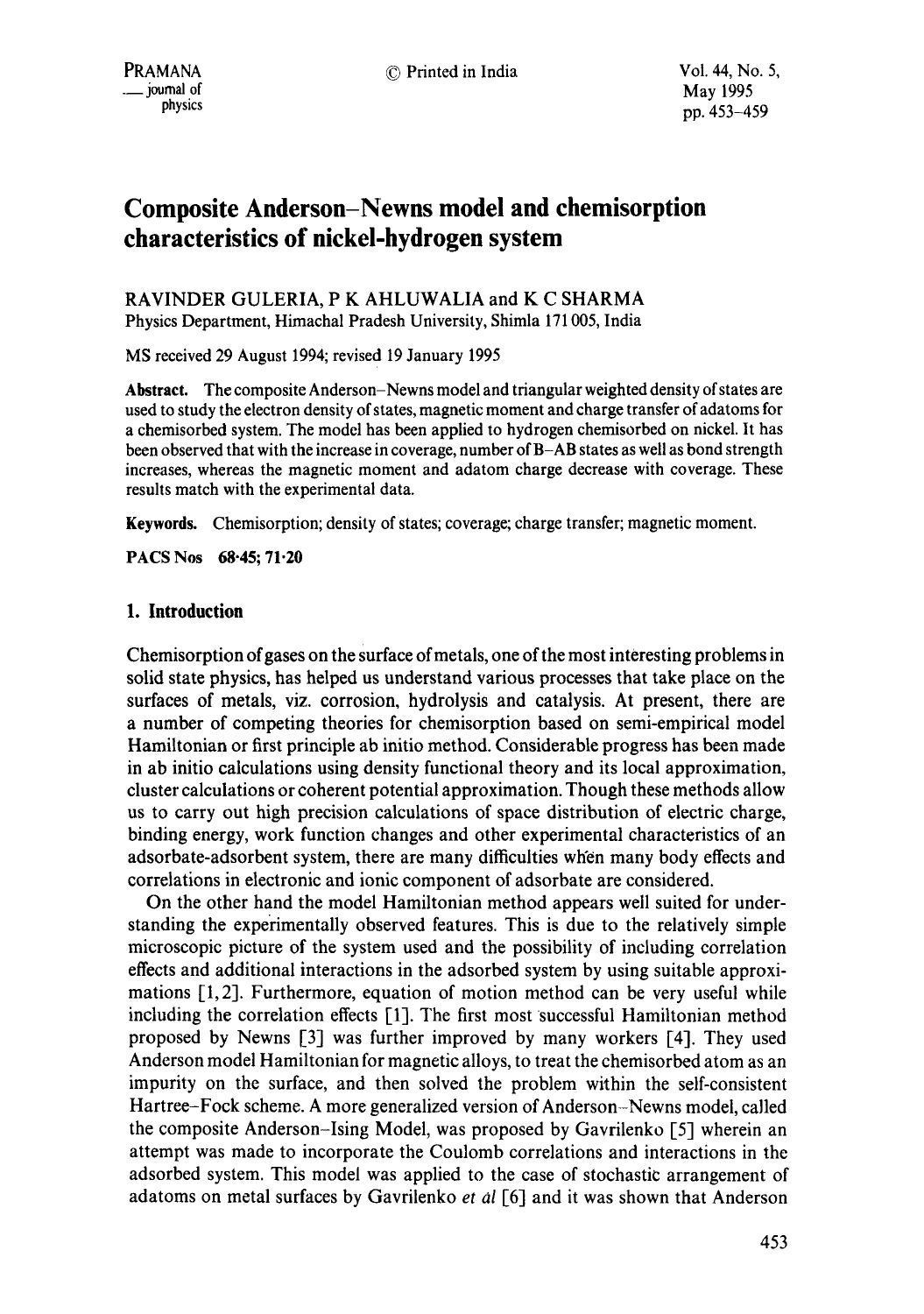## *Ravinder Guleria et al*

criteria for impurity magnetism in metals holds for this type of phase transition also. Later, using this model, characteristics of chemisorption were further investigated by Cardena [2]. The calculations were carried out within the framework of Hartree-Fock approximation for electronic component of adsorbate using Bragg-Williams approximation for ionic component. This theoretical study started showing results of density of states (DOS) which were quite close to that obtained from the angular photoemission spectra [7]. However, no systematic attempt has been made so far to analyse the magnetic and non-magnetic case associated with the chemisorption as a function of the coverage using the triangular weighted density of states (WDOS) for nickel-hydrogen system. The triangular WDOS is a better choice as suggested by Kalkestein and Soven as it provides a better fit compared to the semi-elliptical WDOS [8].

We have studied here the changes in electronic DOS, magnetic moment and charge transfer on chemisorption of hydrogen on a transition metal (nickel) using the composite Anderson-Newns model 15] and the triangular WDOS. We solve this model self consistently within the Hartree-Fock scheme.

In § 2 the general formalism and its assumptions are discussed and a basic expression for the DOS, magnetic moment, charge transfer and chemisorption energy is derived. In § 3 the results obtained by numerical analysis are discussed.

#### **2. Basic equations and formalism**

Consider a system of  $N_A$  adsorbed hydrogen-like atoms (adatoms) distributed over N-active centres (adsorption centres) on the metal surface (substrate).  $N_A \le N$ . Each atom has a rigid bond with the substrate. The configuration of the adatom arrangment over the adsorption centres is not fixed. In the simplest case, Hamiltonian of this system can be written in the form:

$$
H = \sum_{k,\sigma} \varepsilon_k n_{k\sigma} + \sum_{\alpha} N_{\alpha} \Bigg[ \sum_{\sigma} E n_{\alpha\sigma} + U n_{\alpha\uparrow} n_{\alpha\downarrow} + \sum_{k,\sigma} (V_{\alpha k} b_{\alpha\sigma}^{\dagger} a_{k\sigma} + \text{h.c}) \Bigg]. \tag{1}
$$

Here, sum over  $\alpha$  in (1) is over all adsorption centres, the operator  $N_a = C_a^{\dagger} C_a$  has eigen values 0 or 1.  $C_{\sigma}^{\dagger}$  and  $C_{\sigma}$  are the Fermi amplitude of creation and annihilation operators of adsorption centre,  $\alpha$ ,  $\varepsilon_k$  is the energy spectrum of clean substrate, E is the ionization potential of adatom.  $n_{k\sigma} = a_{k\sigma}^{\dagger} a_{k\sigma}$ ,  $n_{\alpha\sigma} = b_{\alpha\sigma}^{\dagger} b_{\alpha\sigma}$ , where  $a_{k\sigma}$ ,  $b_{\alpha\sigma}$  are the electron variables for substrate electron and atoms, respectively, U describes the coulomb interaction of atomic electrons and h.c. means hermitian conjugate.

Here, the difference from the usual form is due to the hopping interactions being proportional to  $V_{ak}(V_{ka})$  which takes into account the indirect interactions between the adatoms. Although this model is linear with respect to ion operator  $N_a$  it is not equivalent to ideal lattice model due to these interactions and hence Bethe's approximation cannot be used here. To solve this model, only one localized impurity atom is taken. Then  $N_a = 1$  if  $\alpha = A$  and  $N_a = 0$  if  $\alpha \neq A$ , and using unrestricted Hartree-Fock approximation (which considers the averaged interactions of all adatoms and substrate) the Hamiltonian reduces to the form which can be easily solved [9]. The electronic properties of the system are described by correlators of type  $\langle n_{\alpha\alpha} \rangle$ ,  $\langle N_{\alpha} n_{\alpha\alpha} \rangle$ ,  $\langle N_a b_{a\sigma}^\dagger a_{k\sigma} \rangle$ ,..., whereas ionic properties are described by correlators of Ising type  $\langle N_{\alpha}\rangle$ ,  $\langle N_{\alpha}N_{\beta}\rangle$ ,  $\cdots$ ,  $\langle N_{\alpha}N_{\beta}\cdots N_{\delta}\rangle$ ,  $\cdots$ .

To derive all the related electronic properties of system double time Green's functions are used which are derived by equation of motion method [9]. To derive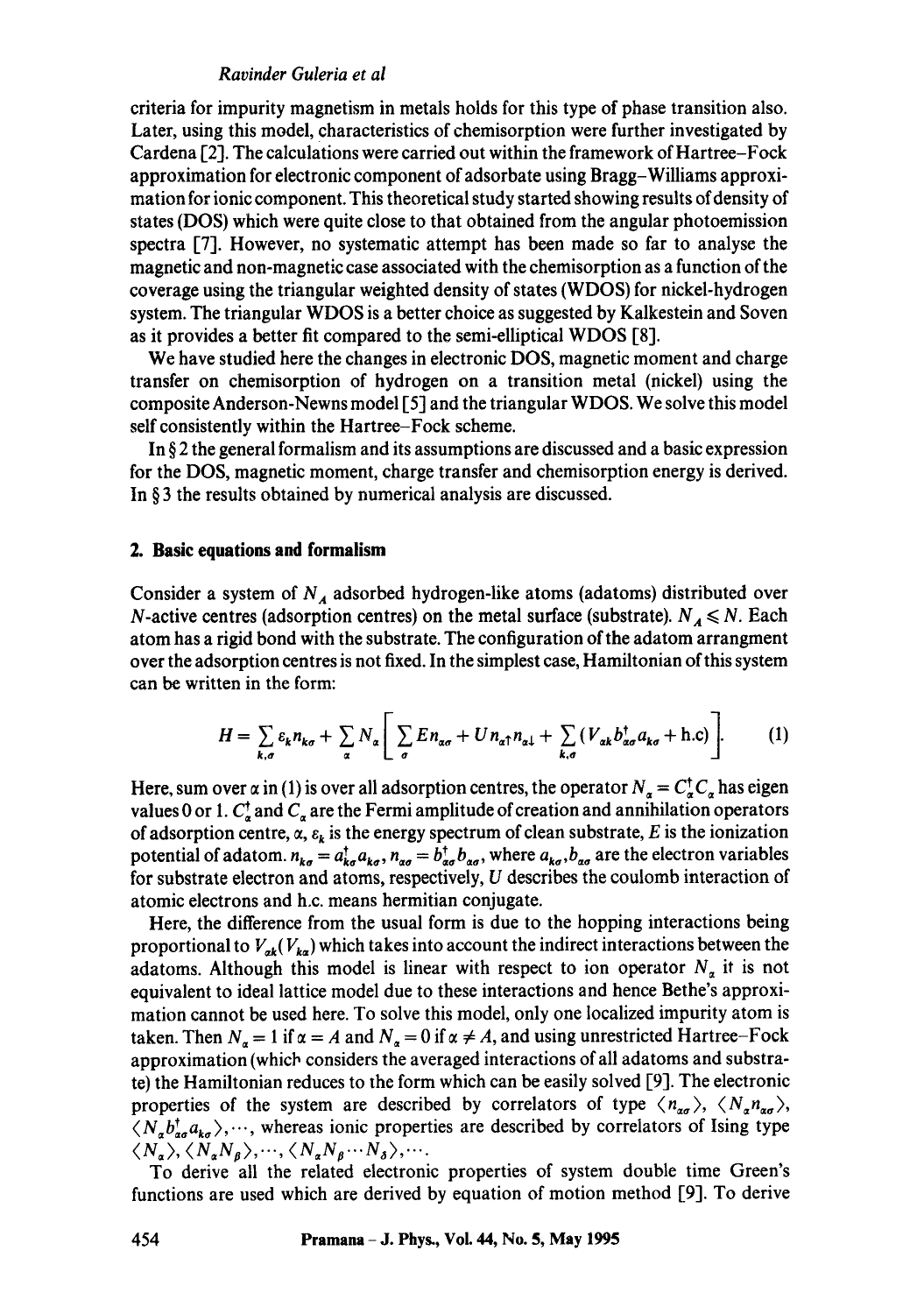## *Composite Anderson-N ewns model and triangular WDOS*

electronic properties of the system in the final form Bragg-Williams approximation is used which assumes the distribution of the spin as random and considers the interactions only between nearest neighbours. The important feature of this composite model is that it takes care of both the cases and also the intermediate values of coverage. Finally, the density of states (DOS) of this system can be written as [6]:

$$
D(\omega) = \sum_{\sigma} D_{\sigma}(\omega)
$$
  
=  $\left(\frac{1}{\theta}\right)$  Im  $\ll N_{\alpha} b_{\alpha\sigma}$ ;  $b_{\alpha\sigma}^{\dagger} \gg_{\omega - \theta}$ 

Using the assumptions, we get

$$
D_{\sigma}(\omega) = \frac{1}{\theta} \left(\frac{a}{2\pi}\right)^{d} \operatorname{Im} \int \frac{d\omega}{(\omega - E_{\sigma} + \varepsilon_{F} - (1 - \theta)L(\omega) - \theta P_{q}(\omega))_{\omega - \theta}}.
$$
 (2)

The magnetic moment (*m*) measured in units of Bohr magneton and electric charge (*q*) measured in units of electron charge are given by:

 $m = \langle n_{\alpha\uparrow} \rangle - \langle n_{\alpha\downarrow} \rangle$ ,  $q = 1 - \langle n_{\alpha\uparrow} \rangle - \langle n_{\alpha\downarrow} \rangle$ ,

**and** 

$$
n_{\alpha} = \int d\omega D_{\sigma}(\omega - \varepsilon_F). \tag{3}
$$

By definition, the chemisorption energy  $\Delta E$  is

$$
\Delta E = \frac{1}{N_A} \left( \langle H \rangle - \sum_{K,\sigma}^{\text{occ.}} \varepsilon_K \right) - E, \tag{4}
$$

where  $H$  is the Hamiltonian of the system and summation is carried over all occupied states of unperturbed system. We have considered a one dimensional model of periodically arranged atoms with lattice constant  $a = 1$  interacting only with its nearest neighbours and taking periodic boundary conditions. Here we have taken energy spectrum,  $\varepsilon_K = \Gamma \cos(K)$  with respect to the centre of the band. One chemisorption centre per site has also been considered. For this case eq. (2) after some simplifications can be written as:

$$
D_{\sigma}(\omega) = \frac{1}{\pi} \left(\frac{a}{2\pi}\right) \int_{-\pi/a}^{\pi/a} \frac{(1-\theta)\Delta(\omega)dq}{\sqrt{\omega - E_{\sigma} + \varepsilon_{F} - (1-\theta)\gamma(\omega) - \left(\frac{\theta\beta^{2}}{\omega - \varepsilon_{q} + \varepsilon_{F}}\right)^{2} + (1-\theta)^{2}\Delta(\omega)^{2}}},
$$
\n(5)

where  $\gamma(\omega) + / \Delta(\omega) = L(\omega - \theta), \Delta(\omega) = \pi \beta^2 \bar{\rho}(\omega + \epsilon_r)$  is the weighted DOS states and  $\gamma(\omega)$  is the Hilbert transform of  $\Delta(\omega)$ -function and is given by:

$$
\gamma(\omega) = \int \frac{\Delta(\omega) \mathrm{d}y}{(\omega - y)}, \quad \text{where } -\pi \leq \arctg \leq \pi.
$$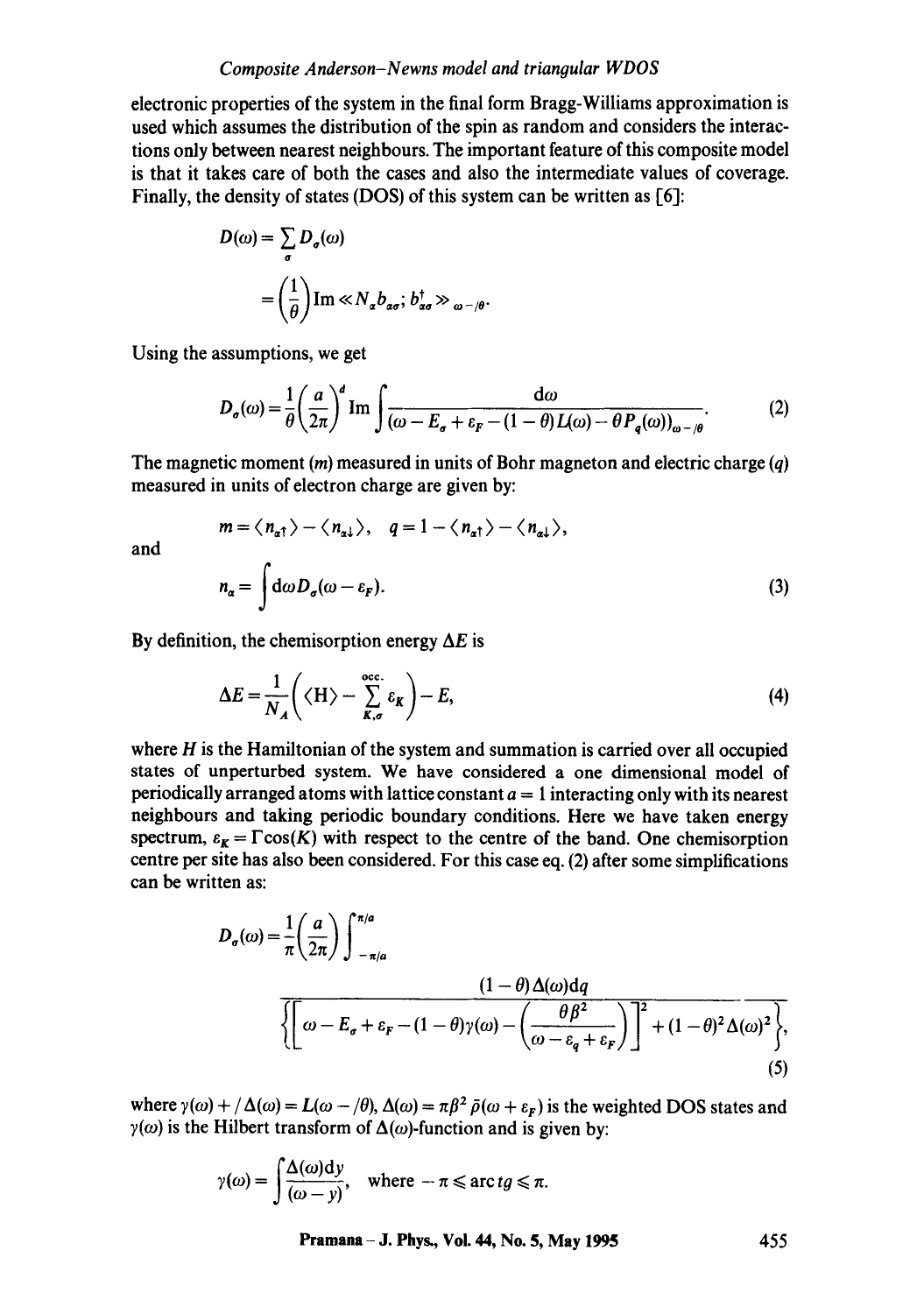The corresponding equation for  $\varepsilon_F$  is

$$
\frac{1}{N_A} \int_{\varepsilon_F^0}^{\varepsilon_F} d\omega \rho_0(\omega) = \frac{\theta}{\pi} \left( \frac{a}{2\pi} \right) \sum_{\sigma} \int_{-\pi/a}^{\pi/a} dq
$$
\n
$$
\times \arctg \left( \frac{(1-\theta)\bar{\Delta}(\varepsilon_F)}{\varepsilon_F - E_{\sigma} - (1-\theta)\bar{\gamma}(\varepsilon_F) - (\theta \beta^2/(\varepsilon_F - \varepsilon_q))} \right) + \theta. \tag{6}
$$

The functions  $\Delta(\omega)$  and  $\gamma(\omega)$  are called chemisorption functions, the latter being Hilbert transform of the former. These are related to each other through  $G_{a}(\omega)$  =  $\gamma(\omega) + i\Delta(\omega)$ . Here, we take the WDOS to be triangular, a more realistic WDOS, as it reveals the salient features of DOS, e.g. the emergence of split off states at very low coverage [9]. The triangular WDOS is given by

$$
\Delta(\omega) = \text{Im}[G(\omega)] = \beta^2 [1 - |\omega|] \text{ for } |\omega| < 1 \quad \text{and}
$$

$$
= 0 \text{ for } |\omega| > 1. \tag{7}
$$

The Hilbert transform of  $\Delta(\omega)$  is

$$
\gamma(\omega) = \text{Re}[G_{\alpha,\sigma}(\omega)] = \beta^2/\pi \left[ \ln \left| \frac{1-\omega}{1-\omega} \right| + \omega \ln \left| \frac{(1-\omega)(1+\omega)}{\omega^2} \right| \right],\tag{8}
$$

where  $\beta$  is the hybridization parameter, the matrix element of  $V_{\alpha\beta}$ . This is a measure of the adatom-substrate interaction [2] and the behaviour of a typical system depends on the allowed value of this parameter for a given value of U.

#### **3. Numerical results and discussion**

The calculation of electronic DOS, magnetic moment and charge transfer for different coverages has been carried out for both magnetic and non-magnetic cases, using triangular WDOS. In order to calculate these values the basic parameters are: ionization level (E), the electron affinity level  $(E + U)$ , where U is the coulomb's interaction between electrons on impurity level,  $\varepsilon_{\rm F}^0$ , the Fermi level,  $\beta$ , the hybridisation parameter and  $2\Gamma = (\varepsilon_1 - \varepsilon_0)$  the band width of the unperturbed system where  $\varepsilon_1, \varepsilon_0$  are the upper and lower edges of band respectively. There are three situations corresponding to different positions of ionization and affinity level w.r.t. Fermi level parameterised by  $\eta = E - \varepsilon_F + U/2$ . We shall concentrate on the case  $\eta = 0$  corresponding to symmetric Anderson's model,  $n_a$  and  $\varepsilon_F$  are calculated self-consistently using (3), (5) and (6) and all the experimental parameters for nickel are taken ( $E = -4.789$ ,  $U = 6.789$  and  $\varepsilon_F$  = 0.926) from Newns [3]. The value of adatom integral equals 12.9 eV, as it stands for an isolated hydrogen atom. The determination of this quantity in the presence of substrate surface is extremely difficult, therefore we can safely take it to be 12.9 eV, and compare our results with that of others. All energies are measured in terms of half band width  $(\Gamma)$  and the position of energy levels w.r.t. substrate band centre. Also  $\varepsilon_{\rm F}^0=0.$ 

If  $U/\beta$  is large ( $\approx 20$ ), we have the magnetic case and if  $U/\beta$  is small ( $\approx 8$ ), the non-magnetic. Figures 1 and 2 give the salient features of the electronic DOS vs  $\omega$ , for different coverages, for both magnetic and non-magnetic cases respectively.

Some of the common features for both the cases, are (a) At zero coverage there is only one peak, which is quite consistent with the work of Gavrilenko [6]. Of course, it is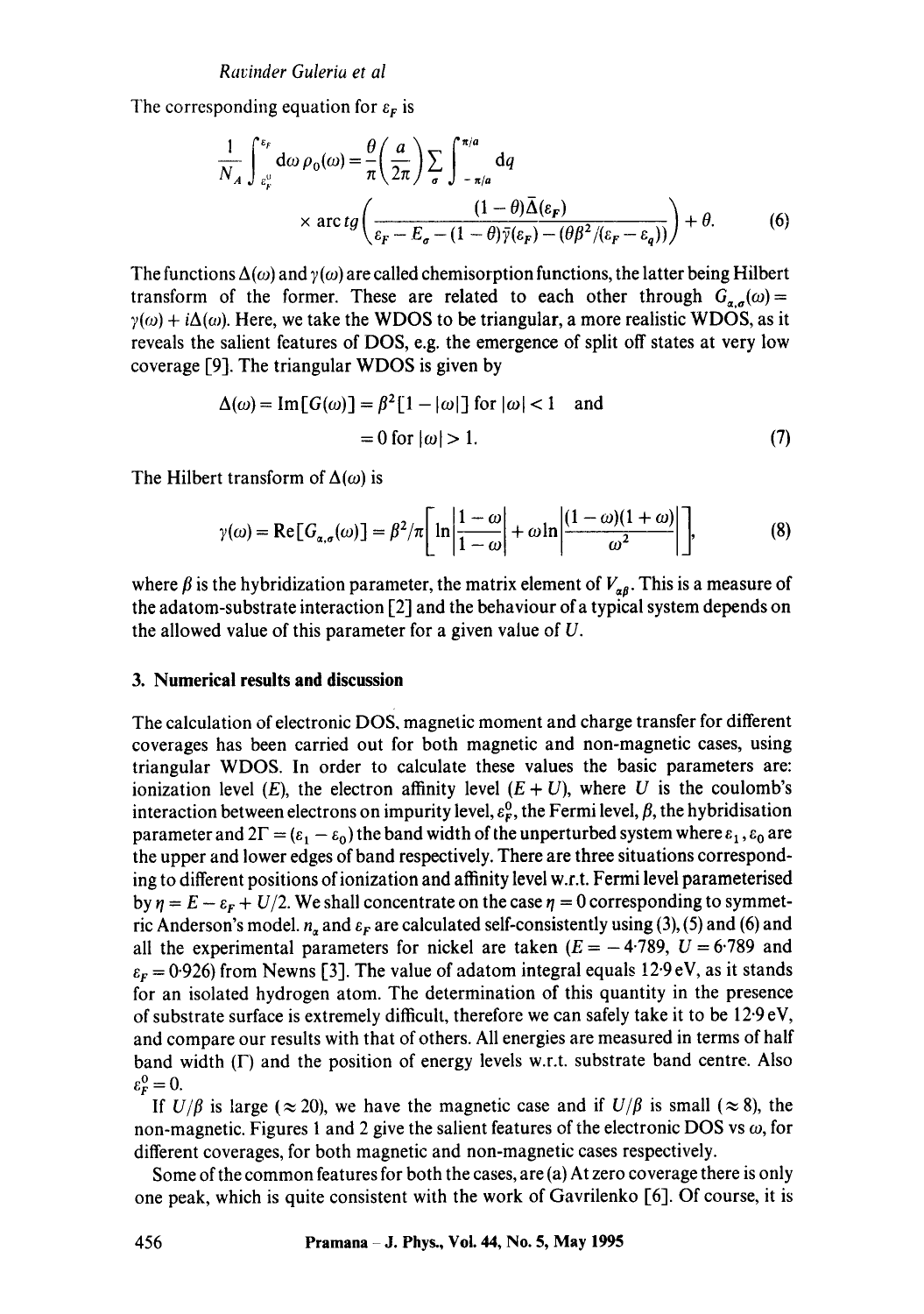

Figure 1. DOS vs  $\omega$  for different coverages  $\theta = 0.0001$ , 0.5 and 0.9, for coverage stimulated magnetic case.



Figure 2. DOS vs  $\omega$  for different coverages  $\theta = 0.0001$ , 0.4 and 0.6, for coverage stimulated non-magnetic case.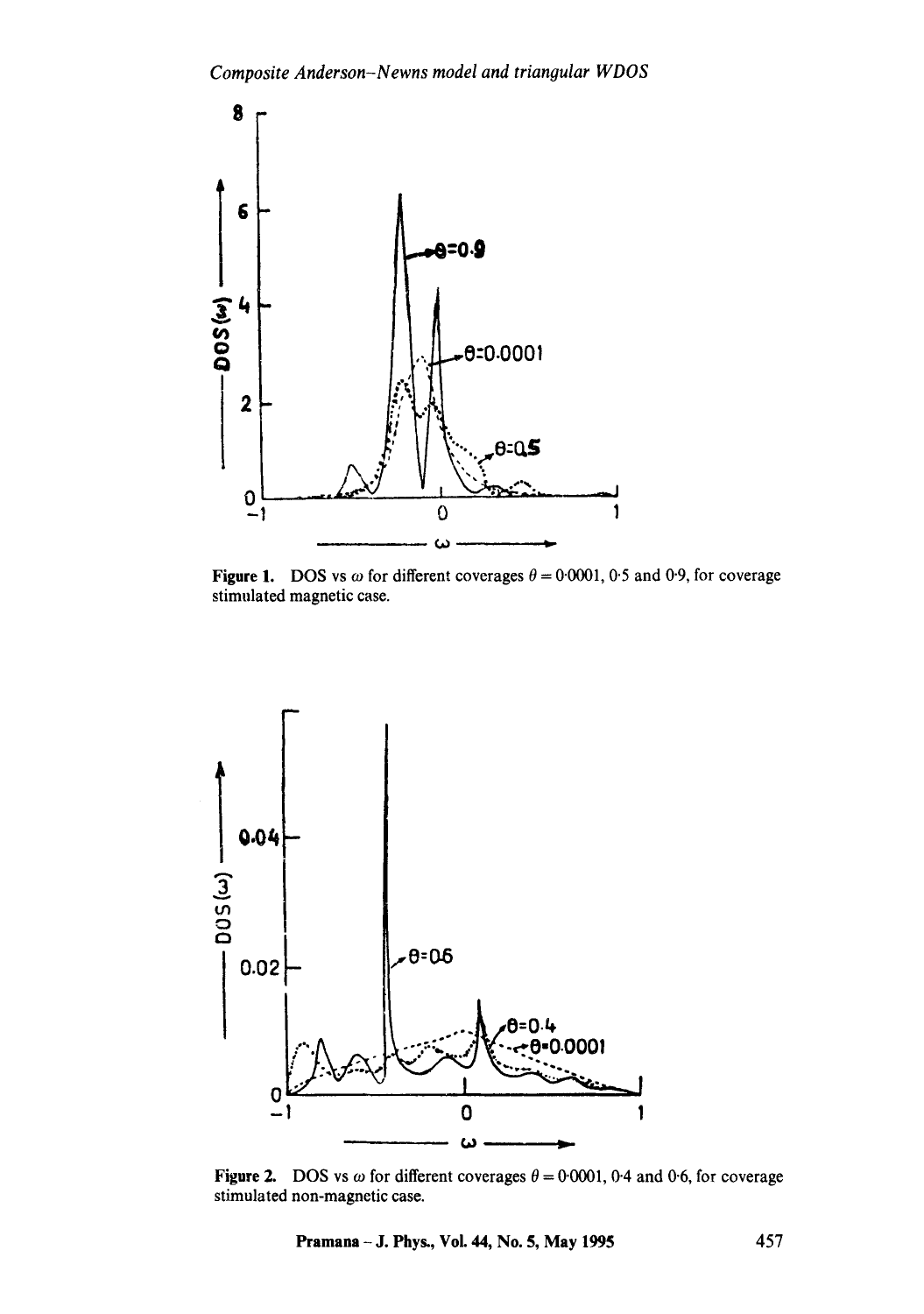*Ravinder Guleria et al* 



**Figure 3.** Magnetic moment  $(m)$  and charge transfer  $(q)$  vs coverage  $(e)$ , for both magnetic and non-magnetic cases.

apparently sensitive to the choice of parameters, particularly  $\beta$ . (b) With increase in coverage  $(\theta)$ , the height of B-AB peaks increases, which implies an increase in the number of B-AB states. This is also in agreement with the findings of Brenig and schonhammer [11] and Gavrilenko [6]. (c) In both the cases, the distance between the B-AB peaks as well as the depth between the peaks increases with increase in coverage  $(0)$ , implying increase in bond strength with coverage. This feature for non-magnetic case is in agreement with other approaches and that of Gavrilenko [6]. Whereas if we take  $\beta \approx 1$  in the WDOS, as given by Schrieffer [10], then the behaviour of DOS in this case of nickel-hydrogen system is similar to that discussed here [9]. Thus we conclude that behaviour of DOS is most sensitive to the parameter  $(\beta)$ , which takes into account the interaction between adatom and substrate and its value for each system should be determined separately. (d) In both the cases, at high coverage, the number of B-AB peaks also increases which is due to the correlation effects as pointed out by Brenig and Schonhammer  $[11]$ . (e) Further, the characteristic features are (i) Comparison of figures 1 and 2 shows that in the magnetic case, the height of B-AB peaks is higher than that in the non-magnetic case, implying, more number of B-AB states in the magnetic case, as expected. (ii) In the magnetic case, there is a considerable decrease in the magnetic moment at large coverages,  $[\text{figure } 3 \text{ (upper curve } m]$ , which agrees with the results of density functional approach 112]. The charge transfer to the adatoms remains almost constant up to certain  $\theta$  and then starts falling off at large  $\theta$  ( $\approx$  0.9), showing neutralization of adatoms, [figure 3 (lower curve  $q$ )]. This is found consistent with the experimental situation [13], whereas, in the non-magnetic case both magnetic moment and charge transfer are zero for all the coverages,  $[\text{figure 3}(\text{curve } m, q = 0)]$ , as was also mentioned by Gavrilenko [6].